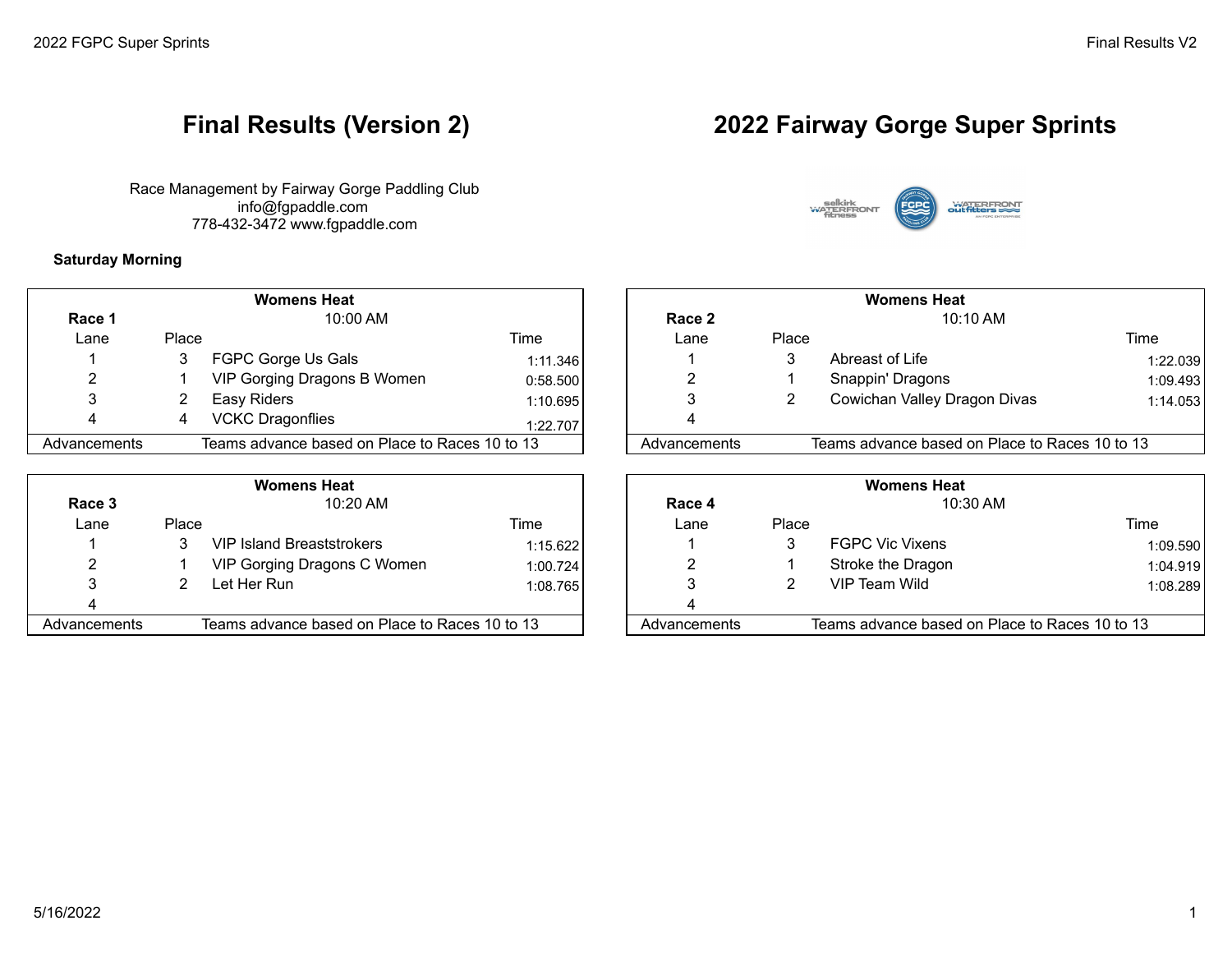|              |       | <b>Mixed Heat</b>                                |          |              | <b>Mixed Heat</b> |                                                  |      |  |
|--------------|-------|--------------------------------------------------|----------|--------------|-------------------|--------------------------------------------------|------|--|
| Race 5       |       | $10:40$ AM                                       |          | Race 6       |                   | 10:50 AM                                         |      |  |
| Lane         | Place |                                                  | Time     | Lane         | Place             |                                                  | Time |  |
|              |       | Paddlers of the Fifth Moon                       | 0:58.643 |              |                   | <b>Prevailing Wins</b>                           |      |  |
|              |       | <b>VIP Gorging Dragons Black</b>                 | 0:54.322 |              |                   | FGPC Jabba No Hutts                              | 0:   |  |
|              |       | VIP GD Alumni +                                  | 0:59.678 |              |                   | FGPC Victoria Dragon King                        |      |  |
|              |       | <b>VCKC DragonFlyers</b>                         | 1:10.856 |              |                   | <b>FGPC Fairway Dragons Express</b>              |      |  |
| Advancements |       | Teams advance based on Place - To Races 14 to 18 |          | Advancements |                   | Teams advance based on Place - To Races 14 to 18 |      |  |

|              |       | <b>Mixed Heat</b>                                |          | <b>Mixed Heat</b> |       |                                                  |                |  |
|--------------|-------|--------------------------------------------------|----------|-------------------|-------|--------------------------------------------------|----------------|--|
| Race 7       |       | 11:00 AM                                         |          | Race 8            |       | $11:10$ AM                                       |                |  |
| Lane         | Place |                                                  | Time     | Lane              | Place |                                                  | Time           |  |
|              |       | VIP No Drama Llamas                              | 1:03.636 |                   |       | <b>FGPC Maximus</b>                              | $\mathbf{1}$ : |  |
| າ            |       | <b>VIP Navy Dragon Anchors</b>                   | 0:57.307 |                   |       | Save On Foods Dragon Slayers                     | 0:             |  |
| 3            |       | Mid Island Masters                               | 1:01.945 |                   |       | FGPC Momentum Too                                |                |  |
|              |       | <b>FGPC Snogard Dragons</b>                      | 1:04.665 |                   |       |                                                  |                |  |
| Advancements |       | Teams advance based on Place - To Races 14 to 18 |          | Advancements      |       | Teams advance based on Place - To Races 14 to 18 |                |  |

|              | <b>Mixed Heat</b>                                |          |  |  |  |  |  |  |
|--------------|--------------------------------------------------|----------|--|--|--|--|--|--|
| Race 9       | $11:20$ AM                                       |          |  |  |  |  |  |  |
| Lane         | Place                                            | Time     |  |  |  |  |  |  |
| 1            | 3 FGPC Team Phoenix                              | 1:06.980 |  |  |  |  |  |  |
| 2            | 1 VIP Gorging Dragons Gold                       | 0:50.547 |  |  |  |  |  |  |
| 3            | 2 FGPC Momentum                                  | 1:06.179 |  |  |  |  |  |  |
| 4            |                                                  |          |  |  |  |  |  |  |
| Advancements | Teams advance based on Place - To Races 14 to 18 |          |  |  |  |  |  |  |

|           |       | <b>Mixed Heat</b>                                |          |              | <b>Mixed Heat</b> |                                                  |          |  |  |
|-----------|-------|--------------------------------------------------|----------|--------------|-------------------|--------------------------------------------------|----------|--|--|
| ace 5     |       | 10:40 AM                                         |          | Race 6       |                   | $10:50$ AM                                       |          |  |  |
| Lane      | Place |                                                  | Time     | ∟ane         | Place             |                                                  | Time     |  |  |
|           |       | Paddlers of the Fifth Moon                       | 0:58.643 |              |                   | <b>Prevailing Wins</b>                           | 1:08.690 |  |  |
|           |       | VIP Gorging Dragons Black                        | 0:54.322 |              |                   | FGPC Jabba No Hutts                              | 0:57.328 |  |  |
|           |       | VIP GD Alumni +                                  | 0:59.678 |              |                   | FGPC Victoria Dragon King                        | 1:13.561 |  |  |
|           |       | <b>VCKC DragonFlyers</b>                         | 1:10.856 |              |                   | FGPC Fairway Dragons Express                     | 1:10.775 |  |  |
| ıncements |       | Teams advance based on Place - To Races 14 to 18 |          | Advancements |                   | Teams advance based on Place - To Races 14 to 18 |          |  |  |
|           |       |                                                  |          |              |                   |                                                  |          |  |  |

|           |       | <b>Mixed Heat</b>                                |          | <b>Mixed Heat</b> |       |                                                  |          |  |
|-----------|-------|--------------------------------------------------|----------|-------------------|-------|--------------------------------------------------|----------|--|
| ace 7     |       | 11:00 AM                                         |          | Race 8            |       | $11:10$ AM                                       |          |  |
| Lane      | Place |                                                  | Time     | Lane              | Place |                                                  | Time     |  |
|           |       | VIP No Drama Llamas                              | 1:03.636 |                   |       | <b>FGPC Maximus</b>                              | 1:09.663 |  |
|           |       | <b>VIP Navy Dragon Anchors</b>                   | 0:57.307 |                   |       | Save On Foods Dragon Slayers                     | 0:59.269 |  |
|           |       | Mid Island Masters                               | 1:01.945 |                   |       | FGPC Momentum Too                                | 1:04.641 |  |
|           |       | <b>FGPC Snogard Dragons</b>                      | 1:04.665 |                   |       |                                                  |          |  |
| ıncements |       | Teams advance based on Place - To Races 14 to 18 |          | Advancements      |       | Teams advance based on Place - To Races 14 to 18 |          |  |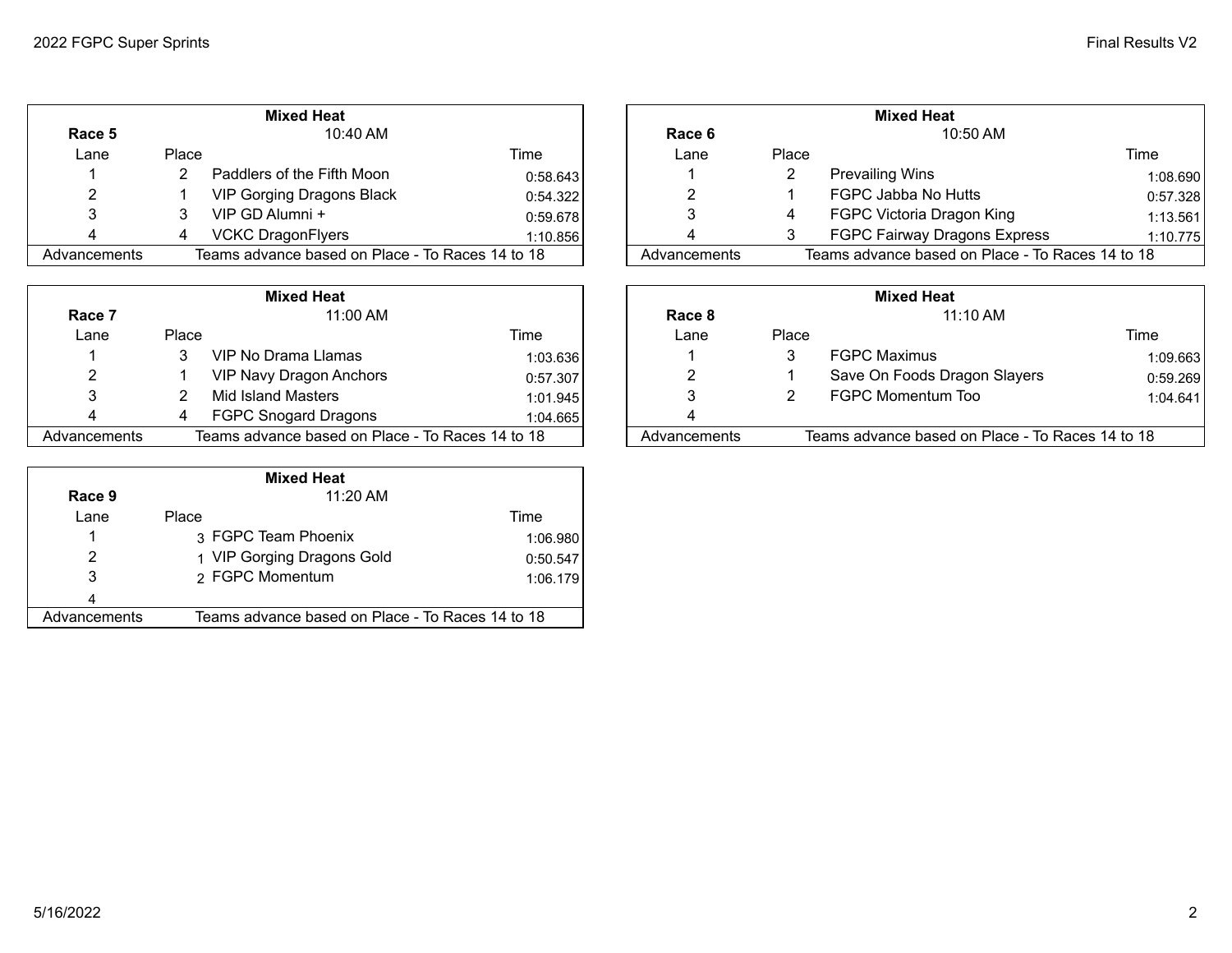|  | <b>Final Results V2</b> |  |
|--|-------------------------|--|
|--|-------------------------|--|

|              |       | <b>Womens Semi</b>                                           |          |              |       | <b>Womens Semi</b>                  |
|--------------|-------|--------------------------------------------------------------|----------|--------------|-------|-------------------------------------|
| Race 10      |       | $11:30$ AM                                                   |          | Race 11      |       | 11:40 AM                            |
| Lane         | Place |                                                              | Time     | Lane         | Place |                                     |
|              | 3     | Abreast of Life                                              | 1:18.389 |              | 3     | FGPC Gorge Us Gals                  |
| 2            |       | Stroke the Dragon                                            | 1:04.325 | 2            |       | VIP Gorging Dragons C Wo            |
| 3            |       | Easy Riders                                                  | 1:09.363 | 3            | 2     | VIP Team Wild                       |
| 4            |       |                                                              |          | 4            |       |                                     |
| Advancements |       | All advance to Finals based on total time from Heat and Semi |          | Advancements |       | All advance to Finals based on tota |
|              |       |                                                              |          |              |       |                                     |

|              |       | <b>Womens Semi</b>                                           |          |              |       | <b>Womens Semi</b>                  |
|--------------|-------|--------------------------------------------------------------|----------|--------------|-------|-------------------------------------|
| Race 12      |       | $11:50$ AM                                                   |          | Race 13      |       | 12:00 PM                            |
| Lane         | Place |                                                              | Time     | Lane         | Place |                                     |
|              |       | <b>FGPC Vic Vixens</b>                                       | 1:09.393 |              |       | <b>VIP Island Breaststrokers</b>    |
| 2            |       | Snappin' Dragons                                             | 1:08.475 |              |       | VIP Gorging Dragons B Wo            |
|              |       | Let Her Run                                                  | 1:07.274 | 3            |       | Cowichan Valley Dragon D            |
| 4            |       |                                                              |          |              | 4     | <b>VCKC Dragonflies</b>             |
| Advancements |       | All advance to Finals based on total time from Heat and Semi |          | Advancements |       | All advance to Finals based on tota |

|              |          | <b>Womens Semi</b>                                           |          |              | <b>Womens Semi</b> |                                                              |          |  |  |
|--------------|----------|--------------------------------------------------------------|----------|--------------|--------------------|--------------------------------------------------------------|----------|--|--|
| Race 10      | 11:30 AM |                                                              |          | Race 11      |                    | 11:40 AM                                                     |          |  |  |
| Lane         | Place    |                                                              | Time     | Lane         | Place              |                                                              | Time     |  |  |
|              |          | Abreast of Life                                              | 1:18.389 |              |                    | FGPC Gorge Us Gals                                           | 1:11.215 |  |  |
|              |          | Stroke the Dragon                                            | 1:04.325 |              |                    | VIP Gorging Dragons C Women                                  | 0:58.690 |  |  |
|              |          | Easy Riders                                                  | 1:09.363 |              |                    | VIP Team Wild                                                | 1:06.617 |  |  |
|              |          |                                                              |          |              |                    |                                                              |          |  |  |
| Advancements |          | All advance to Finals based on total time from Heat and Semi |          | Advancements |                    | All advance to Finals based on total time from Heat and Semi |          |  |  |

|              |          | <b>Womens Semi</b>                                           |          |              | <b>Womens Semi</b> |                                                              |          |  |
|--------------|----------|--------------------------------------------------------------|----------|--------------|--------------------|--------------------------------------------------------------|----------|--|
| Race 12      | 11:50 AM |                                                              |          | Race 13      |                    | 12:00 PM                                                     |          |  |
| Lane         | Place    |                                                              | Time     | ∟ane         | Place              |                                                              | Time     |  |
|              |          | <b>FGPC Vic Vixens</b>                                       | 1:09.393 |              |                    | <b>VIP Island Breaststrokers</b>                             | 1:10.547 |  |
|              |          | Snappin' Dragons                                             | 1:08.475 |              |                    | VIP Gorging Dragons B Women                                  | 0:57.567 |  |
|              |          | Let Her Run                                                  | 1:07.274 |              |                    | Cowichan Valley Dragon Divas                                 | 1:13.083 |  |
|              |          |                                                              |          |              |                    | <b>VCKC Dragonflies</b>                                      | 1:14.601 |  |
| Advancements |          | All advance to Finals based on total time from Heat and Semi |          | Advancements |                    | All advance to Finals based on total time from Heat and Semi |          |  |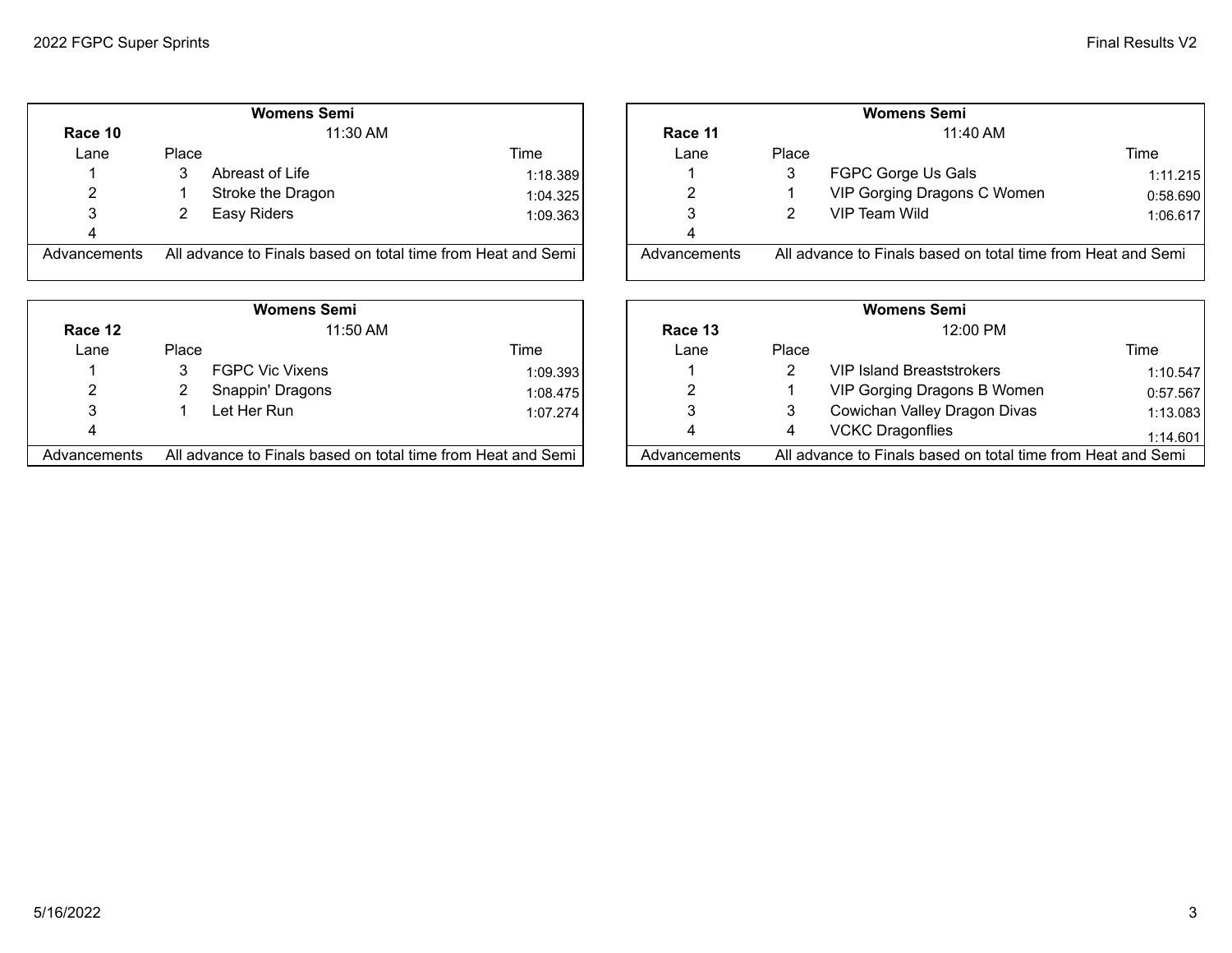|  | <b>Final Results V2</b> |  |
|--|-------------------------|--|
|--|-------------------------|--|

|              |       | <b>Mixed Semi</b>                                            |          |              |       | <b>Mixed Semi</b>                   |
|--------------|-------|--------------------------------------------------------------|----------|--------------|-------|-------------------------------------|
| Race 14      |       | 12:10 PM                                                     |          | Race 15      |       | 12:20 PM                            |
| Lane         | Place |                                                              | Time     | Lane         | Place |                                     |
|              | 3     | FGPC Fairway Dragons Express                                 | 1:07.994 |              |       | VIP GD Alumni +                     |
| 2            |       | <b>VIP Gorging Dragons Gold</b>                              | 0:48.775 | 2            |       | Save On Foods Dragon Sla            |
| 3            |       | Paddlers of the Fifth Moon                                   | 0:58.935 |              |       | <b>FGPC Momentum</b>                |
| 4            |       |                                                              |          |              |       |                                     |
| Advancements |       | All advance to Finals based on total time from Heat and Semi |          | Advancements |       | All advance to Finals based on tota |

|              |       | <b>Mixed Semi</b>                                            |          |              |       | <b>Mixed Semi</b>                   |
|--------------|-------|--------------------------------------------------------------|----------|--------------|-------|-------------------------------------|
| Race 16      |       | 12:30 PM                                                     |          | Race 17      |       | 12:40 PM                            |
| Lane         | Place |                                                              | Time     | Lane         | Place |                                     |
|              |       | FGPC Team Phoenix                                            | 1:05.094 |              | 4     | <b>FGPC Maximus</b>                 |
| 2            |       | <b>VIP Navy Dragon Anchors</b>                               | 0:57.387 |              |       | FGPC Jabba No Hutts                 |
|              |       | FGPC Momentum Too                                            | 1:05.028 |              |       | Mid Island Masters                  |
| 4            | 4     | <b>FGPC Snogard Dragons</b>                                  | 1:05.662 |              |       | FGPC Victoria Dragon King           |
| Advancements |       | All advance to Finals based on total time from Heat and Semi |          | Advancements |       | All advance to Finals based on tota |
|              |       |                                                              |          |              |       | $\frac{1}{2}$ Corrected time from   |

|              | <b>Mixed Semi</b> |                                                              |          |  |  |  |  |  |  |
|--------------|-------------------|--------------------------------------------------------------|----------|--|--|--|--|--|--|
| Race 18      |                   | 12:50 PM                                                     |          |  |  |  |  |  |  |
| Lane         | Place             |                                                              | Time     |  |  |  |  |  |  |
|              | 2                 | <b>VIP No Drama Llamas</b>                                   | 1:01.161 |  |  |  |  |  |  |
| 2            | 1                 | <b>VIP Gorging Dragons Black</b>                             | 0:52.869 |  |  |  |  |  |  |
| 3            | 3                 | <b>Prevailing Wins</b>                                       | 1:04.864 |  |  |  |  |  |  |
| 4            | 4                 | <b>VCKC DragonFlyers</b>                                     | 1:08.234 |  |  |  |  |  |  |
| Advancements |                   | All advance to Finals based on total time from Heat and Semi |          |  |  |  |  |  |  |

|              |          | <b>Mixed Semi</b>                                            |          |              |       | <b>Mixed Semi</b>                                            |          |
|--------------|----------|--------------------------------------------------------------|----------|--------------|-------|--------------------------------------------------------------|----------|
| Race 14      | 12:10 PM |                                                              |          | Race 15      |       |                                                              |          |
| Lane         | Place    |                                                              | Time     | Lane         | Place |                                                              | Time     |
|              |          | FGPC Fairway Dragons Express                                 | 1:07.994 |              |       | VIP GD Alumni +                                              | 0:56.316 |
|              |          | VIP Gorging Dragons Gold                                     | 0:48.775 |              |       | Save On Foods Dragon Slayers                                 | 0:57.550 |
|              |          | Paddlers of the Fifth Moon                                   | 0:58.935 |              |       | <b>FGPC Momentum</b>                                         | 1:04.980 |
|              |          |                                                              |          |              |       |                                                              |          |
| Advancements |          | All advance to Finals based on total time from Heat and Semi |          | Advancements |       | All advance to Finals based on total time from Heat and Semi |          |

|              |          | <b>Mixed Semi</b>                                            |          |                                                                              | <b>Mixed Semi</b>                |       |                           |             |
|--------------|----------|--------------------------------------------------------------|----------|------------------------------------------------------------------------------|----------------------------------|-------|---------------------------|-------------|
| Race 16      | 12:30 PM |                                                              |          |                                                                              | Race 17                          |       | 12:40 PM                  |             |
| Lane         | Place    |                                                              | Time     |                                                                              | Lane                             | Place |                           | Time        |
|              |          | <b>FGPC Team Phoenix</b>                                     | 1:05.094 |                                                                              |                                  | 4     | <b>FGPC Maximus</b>       | 1:08.966    |
|              |          | <b>VIP Navy Dragon Anchors</b>                               | 0:57.387 |                                                                              |                                  |       | FGPC Jabba No Hutts       | $0:53.311*$ |
|              |          | FGPC Momentum Too                                            | 1:05.028 |                                                                              |                                  |       | Mid Island Masters        | 1:00.800    |
|              |          | <b>FGPC Snogard Dragons</b>                                  | 1:05.662 |                                                                              |                                  |       | FGPC Victoria Dragon King | 1:08.799    |
| Advancements |          | All advance to Finals based on total time from Heat and Semi |          | All advance to Finals based on total time from Heat and Semi<br>Advancements |                                  |       |                           |             |
|              |          |                                                              |          |                                                                              | (* Corrected time from 0:58.811) |       |                           |             |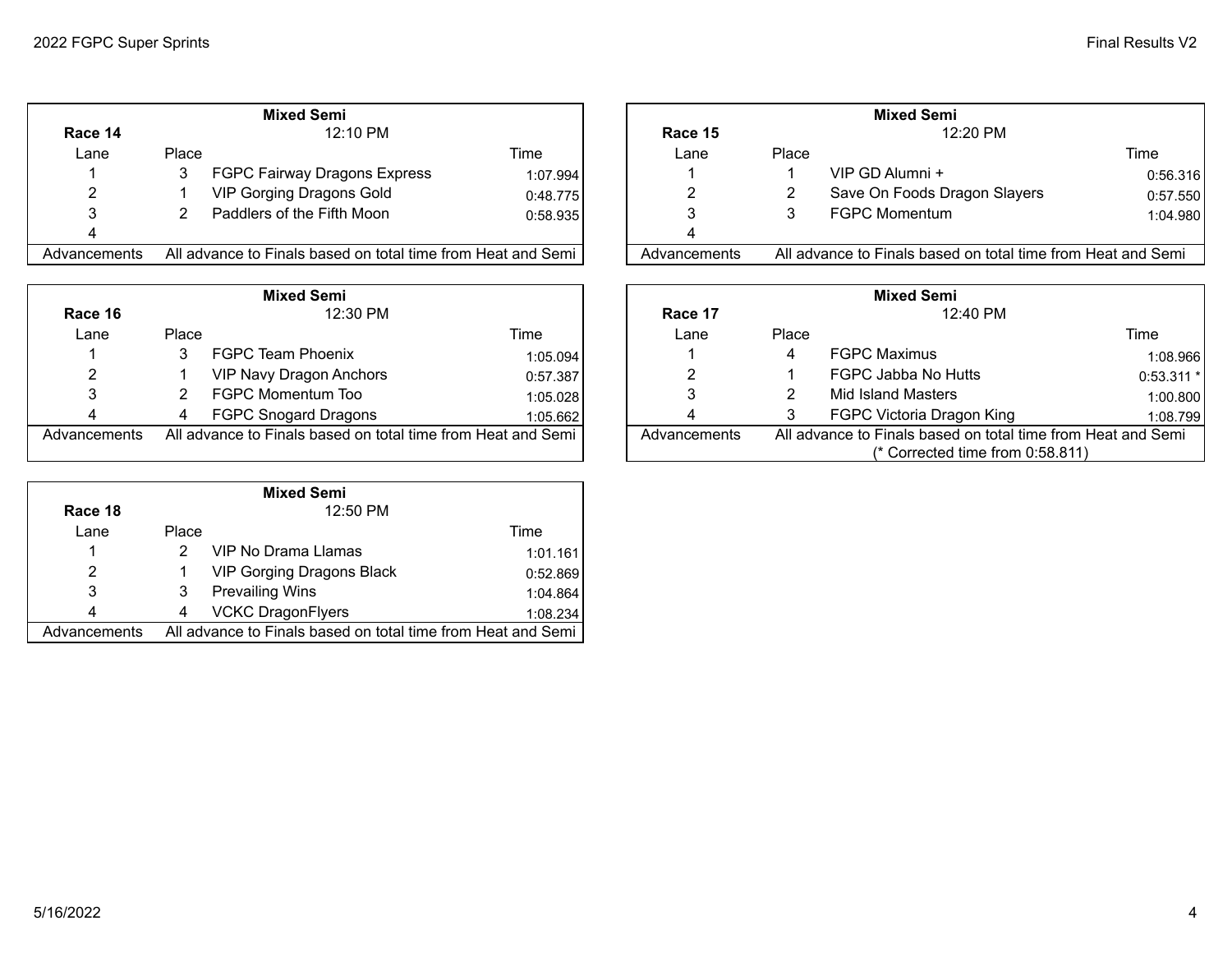# **Saturday Afternoon**

## **Women's Finals**

|                |       | <b>Women Diamond B Final</b> |          |         |       | <b>Women Diamond A Final</b>     |
|----------------|-------|------------------------------|----------|---------|-------|----------------------------------|
| Race 19        |       | $1:30$ PM                    |          | Race 20 |       | 1:40 PM                          |
| Lane           | Place |                              | Time     | Lane    | Place |                                  |
|                |       | Abreast of Life              | 1:15.662 |         | 3     | <b>VIP Island Breaststrokers</b> |
| $\overline{2}$ |       | Cowichan Valley Dragon Divas | 1:11.325 | ⌒       |       | Easy Riders                      |
| 2              |       | <b>VCKC Dragonflies</b>      | 1:14.044 |         |       | FGPC Gorge Us Gals               |
| 4              |       |                              |          | 4       |       |                                  |
|                |       |                              |          |         |       |                                  |

|         |       | <b>Women Platinum B Final</b> |          |         |       | <b>Women Platinum A Final</b> |
|---------|-------|-------------------------------|----------|---------|-------|-------------------------------|
| Race 21 |       | $1:50$ PM                     |          | Race 22 |       | $2:00$ PM                     |
| Lane    | Place |                               | Time     | Lane    | Place |                               |
|         |       | <b>FGPC Vic Vixens</b>        | 1:05.602 |         |       | Stroke the Dragon             |
| 2       |       | Let Her Run                   | 1:01.781 |         |       | VIP Gorging Dragons B W       |
| 3       |       | Snappin' Dragons              | 1:02.198 | າ<br>J  |       | VIP Gorging Dragons C W       |
| 4       |       |                               |          | 4       |       | VIP Team Wild                 |
|         |       |                               |          |         |       |                               |

|        |       | <b>Women Diamond B Final</b> |          | <b>Women Diamond A Final</b> |       |                                  |          |
|--------|-------|------------------------------|----------|------------------------------|-------|----------------------------------|----------|
| ace 19 |       | 1:30 PM                      |          | Race 20                      |       | 1:40 PM                          |          |
| Lane   | Place |                              | Time     | Lane                         | Place |                                  | Time     |
|        |       | Abreast of Life              | 1:15.662 |                              |       | <b>VIP Island Breaststrokers</b> | 2:43.858 |
| 2      |       | Cowichan Valley Dragon Divas | 1:11.325 |                              |       | Easy Riders                      | 1:06.894 |
|        |       | <b>VCKC Dragonflies</b>      | 1:14.044 |                              |       | FGPC Gorge Us Gals               | 1:09.180 |
|        |       |                              |          |                              |       |                                  |          |
|        |       |                              |          |                              |       |                                  |          |

|        |       | <b>Women Platinum B Final</b> |          |         |       | <b>Women Platinum A Final</b> |          |
|--------|-------|-------------------------------|----------|---------|-------|-------------------------------|----------|
| ace 21 |       | 1:50 PM                       |          | Race 22 |       | $2:00$ PM                     |          |
| Lane   | Place |                               | Time     | Lane    | Place |                               | Time     |
|        |       | <b>FGPC Vic Vixens</b>        | 1:05.602 |         |       | Stroke the Dragon             | 1:02.393 |
|        |       | Let Her Run                   | 1:01.781 |         |       | VIP Gorging Dragons B Women   | 0:53.718 |
|        |       | Snappin' Dragons              | 1:02.198 |         |       | VIP Gorging Dragons C Women   | 0:55.069 |
|        |       |                               |          | 4       |       | VIP Team Wild                 | 1:03.628 |
|        |       |                               |          |         |       |                               |          |